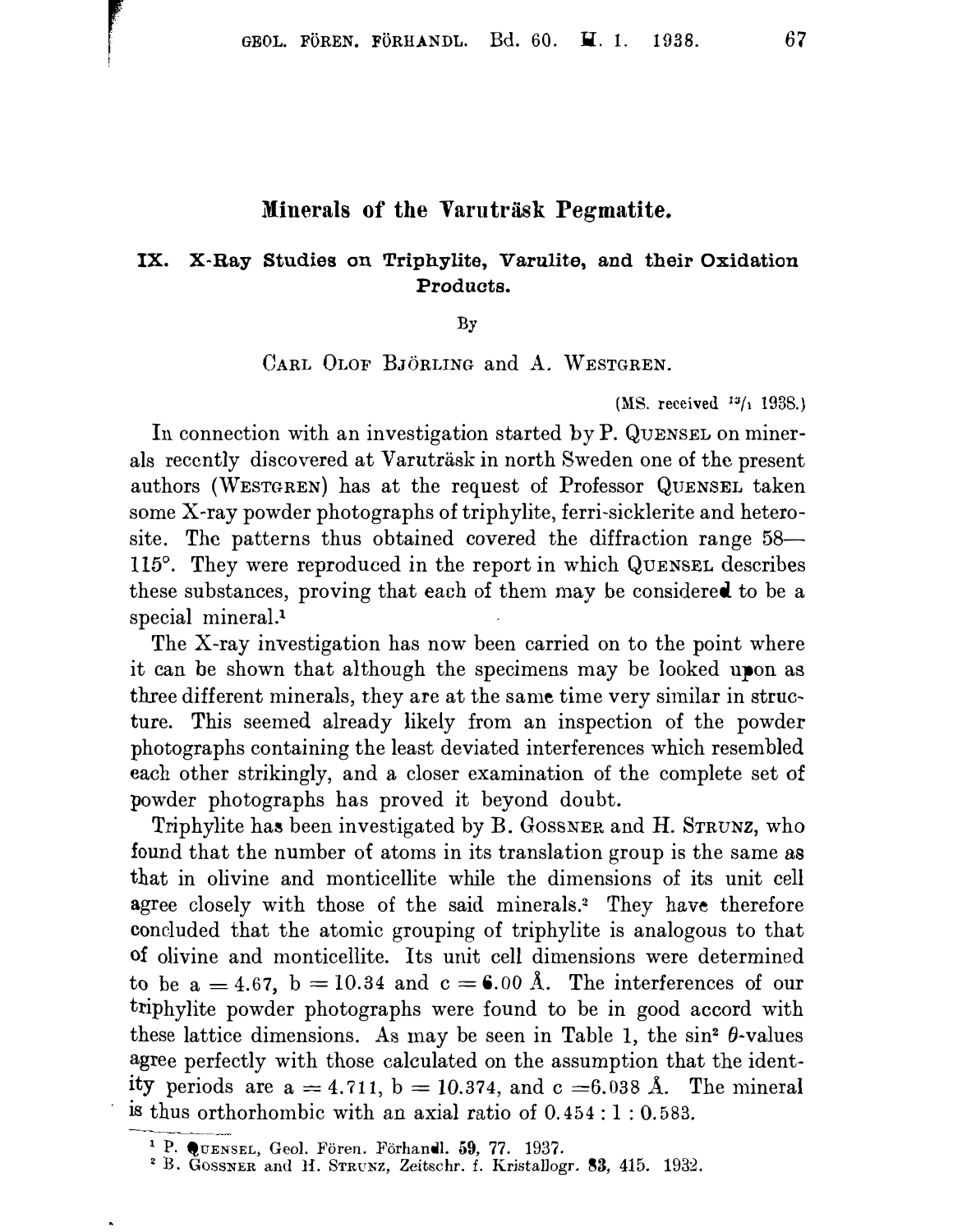In the report mentioned QUENSEL stated that H. VON ECKERMANN. after having investigated twinned crystal of what was thought to be triphylite, concluded that its symmetry may be lower than orthorhombic. In order to test this, we have taken two Laue photographs of a minute sliver of the mineral, in each case with the primary X-ray beam parallel to one of the main axes. The diagrams do not support the conclusion of VON ECKERMANN, but are instead in complete accord with the orthorhombic cell stated above. Moreover, F. ZAMBONINI and F. MALOSSI have measured artificially produced, very well developed crystals of lithiophilite, LiMnPO<sub>4</sub>, and found them to be orthorhombic with an axial ratio of  $0.4522:1:0.5834$ , *i. e.* very nearly the same as that of triphylite.<sup>1</sup>

There is thus no reason to doubt the orthorhombic symmetry of triphylite. Further, the powder photographs of ferri-sicklerite and heterosite prove that these minerals crystallize orthorhombic too. Their unit cell dimensions have been determined for ferri-sicklerite to be  $a = 4.787$ ,  $b = 10.086$ ,  $c = 5.939$  Å, and for heterosite to be  $a = 4.760$ ,  $b = 9.680$ ,  $c = 5.819$  Å. In Tables 2 and 3 may be seen how well the  $\sin^2 \theta$ -values of the X-ray patterns agree with those calculated.

Although the lattice dimensions of the three minerals do not differ very much, a decrease may be noted from triphylite through ferrisicklerite to heterosite. The unit cell volume is for triphylite 295, for ferri-sicklerite 287, and for heterosite 268  $\AA$ <sup>3</sup>. This successive shrinking of the lattice is evidently connected with the leaching of lithium, which according to QUENSEL accompanies the successive oxidation of the iron and the manganese. The formulae of the minerals may be written for triphylite [Li(Mn, Fe)] PO<sub>4</sub>, for ferri-sicklerite [(LiMn)  $\mathbf{\hat{F}}_{e}^{2+}$ ] PO<sub>4</sub> and for heterosite  $\[\mathbf{M}_n, \ \mathbf{F}_e\]$  PO<sub>4</sub>. As there are evidently four formula units present in the unit cell in each of the minerals, the translation group of triphylite consists of 28 atoms, that of heterosite of 24 atoms, and that of ferri-sicklerite of an intermediate number.

As may be seen in Tables  $1-3$ , the relative intensity of the X-ray interferences is practically the same for all three minerals. As already mentioned, they must consequently be similarly built up. Reflections h 0 l with  $h + l$  odd and 0 kl with k odd are missing in all the powder photographs, indicating that the minerals are all isomorphous to  $D_{2h}^{16}$ , the space group of olivine. Starting from the approximate parameter values of olivine given by W. L. BRAGG and G. B. BROWN,<sup>2</sup> it has been

<sup>&</sup>lt;sup>1</sup> F. ZAMBONINI and F. MALOSSI, Zeitschr. f. Kristallogr. 80, 442. 1931.<br><sup>2</sup> W. L. Bragg and G. B. Brown, Zeitschr. f. Kristallogr. 63, 538. 1926.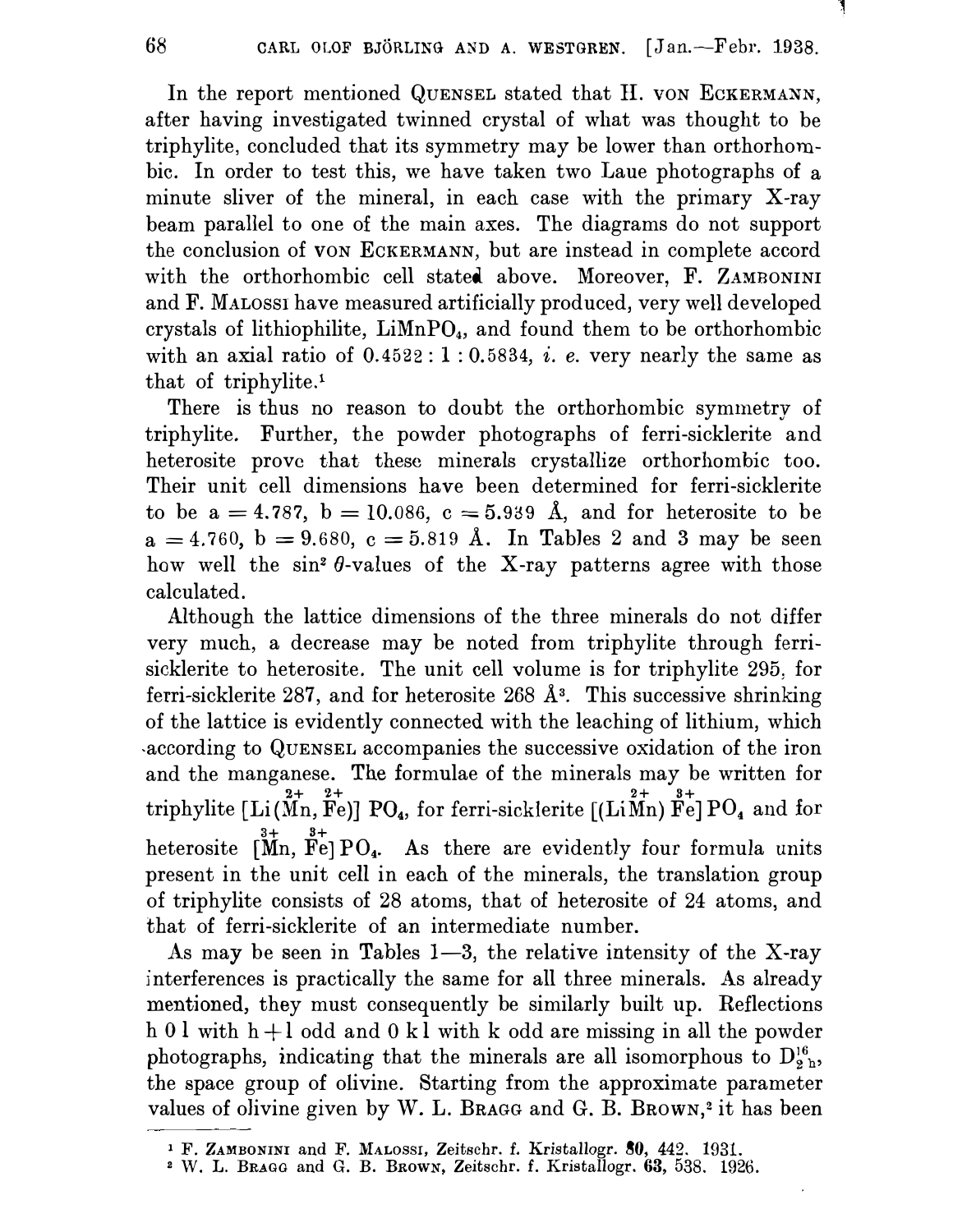possible by systematic variation of them and comparison between calculated and observed intensities to find out a structure that must be approximately correct, viz.

4 Mn and Fe in 4 (c); 
$$
2\pi u_1 = -10^{\circ}
$$
;  $2\pi v_1 = 100^{\circ}$ ;  
\n4 P in 4 (c);  $2\pi u_2 = 150^{\circ}$ ;  $2\pi v_2 = 35^{\circ}$ ;  
\n4 O<sub>I</sub> in 4 (c);  $2\pi u_3 = 90^{\circ}$ ;  $2\pi v_3 = 20^{\circ}$ ;  
\n4 O<sub>II</sub> in 4 (c);  $2\pi u_4 = 90^{\circ}$ ;  $2\pi v_4 = 160^{\circ}$ ;  
\n8 O<sub>III</sub> in 8 (d);  $2\pi x = 70^{\circ}$ ;  $2\pi y = 60^{\circ}$ ;  $2\pi z = 10^{\circ}$ .

As may be seen in Table 3, the agreement between the calculated and observed intensities is not quite perfect but the discrepancies are so insignificant that the structure may be taken as mainly correct. That it cannot be very much in error is also indicated by the fact that the parameter values are almost the same as those of monticellite,  $MgCaSiO<sub>4</sub>$ , which have been determined by G. B. BROWN and J. WEST.<sup>1</sup>

The  $PO_4$  lattice of heterosite is the same as the  $SiO_4$  arrangement of monticellite, and the Mn and Fe atoms have the same position in the former mineral as the Ca atoms in the latter. As the atomic grouping in triphylite is evidently very similar to that of heterosite, their P, O, and heavier metal atoms must be arranged in the same way. The assumption of GOSSNER and STRUNZ, that the Mn and Fe atoms of triphylite are situated in a set of symmetry centres has thus not been verified. From the close analogy between triphylite and monticellite it may be concluded that the Li atoms in the former mineral are situated in 4 (a), *i. e.* on the points 000,  $00\frac{1}{2}$ ,  $\frac{11}{2}0$ ,  $\frac{11}{2}$ ,  $\frac{11}{2}$ . In ferri-sicklerite this position is only partially occupied by Li atoms, and in heterosite all its points are unoccupied.

It is rather astonishing that the oxidation of the heavier metals and the loss of the lithium is not accompanied by a more radical change in structure than a mere elimination of the lithium atoms from the lattice of triphylite. It must be remembered that the difference in atomic size between tri- and bivalent manganese (or iron) is quite considerable. The structure found for heterosite is also strange in view of the fact reported by V. CAGLIOTI that  $FePO<sub>4</sub>$ , has the same structure as  $\alpha$ quartz.<sup>2</sup> That in this case the atomic arrangement of triphylite is largely maintained may be due to the occurring of the chemical processes at such a low temperature that any change in structure is prevented. Heterosite might thus be an unstable product. To determine if this might be the case we have heated the mineral for a few minutes at about

<sup>&</sup>lt;sup>1</sup> G. B. BROWN and J. WEST, Zeitschr. f. Kristallogr. 66, 154. 1928.

<sup>&</sup>lt;sup>2</sup> V. CAGLIOTI, Rend. Accad. Lincei (6) 22, 146. 1935.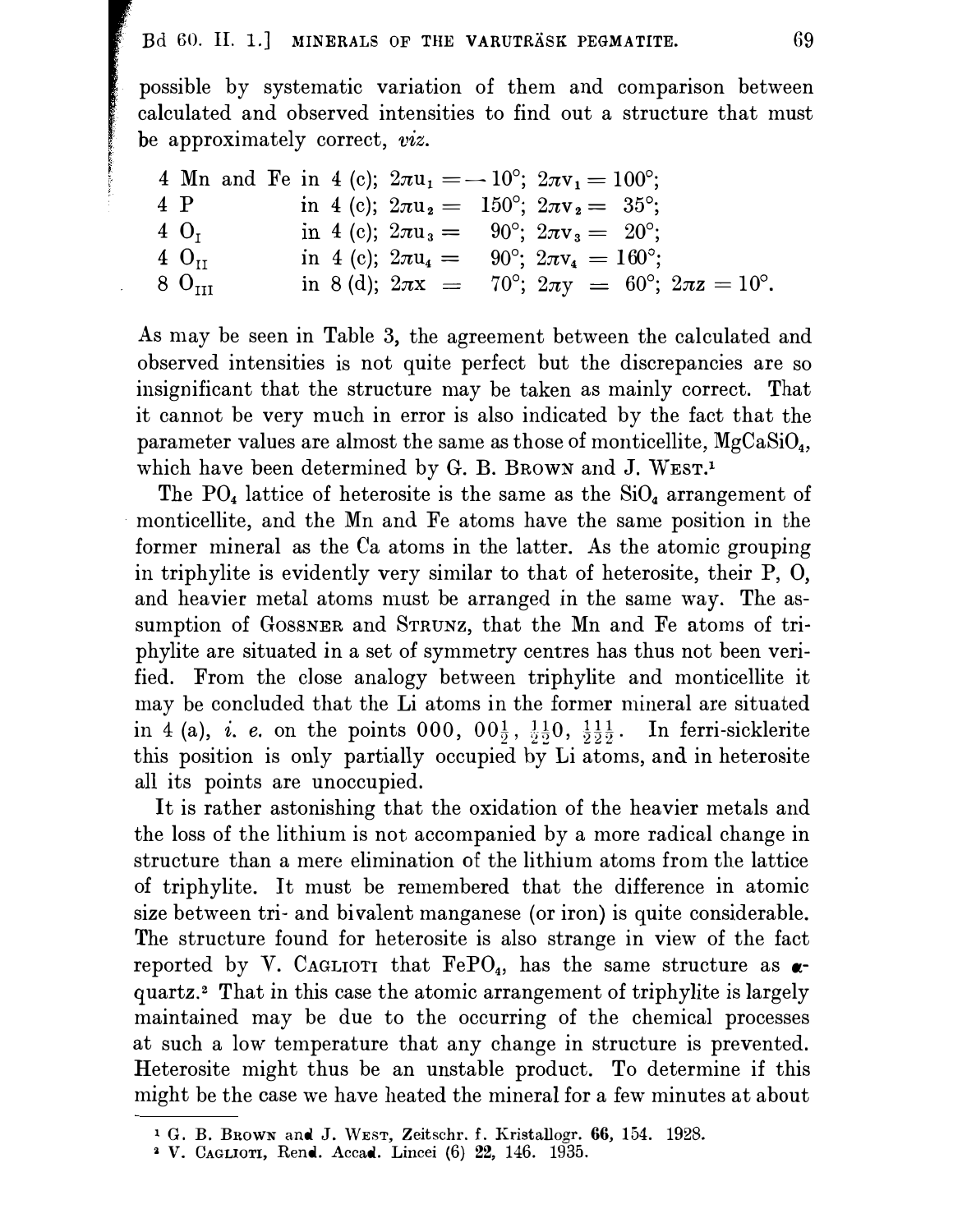| Table |
|-------|
|-------|

Powder Photographs of Triphylite. Cr-K Radiation.

| hkl              | $\sin^2 \theta$ |            | Tobs.                   | hkl  | $\sin^2 \theta$ | Iobs.  |              |
|------------------|-----------------|------------|-------------------------|------|-----------------|--------|--------------|
|                  | obs.            | calc.      |                         |      | obs.            | calc.  |              |
| 021              | 0.0852          | 0.0843     | $\ensuremath{\text{w}}$ | 151  | 0.3986          | 0.3971 | W            |
| 101              | 0.0958          | 0.0946     | V W                     | 222  |                 | 0.4268 |              |
| 111              |                 | 0.1067     |                         | 240  | 0.4285          | 0.4293 | st           |
| 120              | 0.1074          | 0.1073     | st                      | 123  |                 | 0.4295 |              |
| 121              |                 | 0.1431     |                         | 060  |                 | 0.4368 |              |
| 002 <sub>1</sub> | 0.1449          | 0.1432     | $_{\rm st}$             | 241  | 0.4655          | 0.4653 | ${\bf m}$    |
| 130              | 0.1705          | 0.1680     | W                       | 061  | 0.4726          | 0.4724 | ${\bf m}$    |
| 022              |                 | 0.1917     |                         | 232  |                 | 0.4876 |              |
| 131              | 0.2054          | 0.2035     | $_{\rm st}$             | 133  | 0.4905          | 0.4899 | ${\bf m}$    |
| 040              |                 | 0.1940     |                         | 160  |                 | 0.4956 |              |
| 112              | 0.2156          | 0.2141     | m                       | 152  |                 | 0.5052 |              |
| 041              | 0.2316          | 0.2300     | m                       | 043  | 0.5163          | 0.5164 | $\mathbf{m}$ |
| 200              | 0.2339          | 0.2351     | v w                     | 161  |                 | 0.5314 |              |
| 210              |                 | 0.2473     |                         | 250  |                 | 0.5384 |              |
| 122              | 0.2509          | 0.2505     | W                       | 310  | 0.5416          | 0.5413 | v w          |
| 140              | 0.2530          | 0.2530     | $_{\rm st}$             | 301  |                 | 0.5650 |              |
| 211              | 0.2839          | 0.2832     | $_{\rm st}$             | 213  |                 | 0.5695 |              |
| 220f             |                 | 0.2836     |                         | 242) | 0.5727          | 0.5725 | m            |
| 141              |                 | 0.2886     |                         | 004  |                 | 0.5728 |              |
| 132              | 0.3111          | 0.3109     | $\ensuremath{\text{w}}$ | 311  |                 | 0.5773 |              |
| 221              | 0.3199          | 0.3194     | W                       | 320  | 0.5791          | 0.5777 | m            |
| 042              | 0.3372          | 0.3372     | v w                     | 062  |                 | 0.5800 |              |
| 230              |                 | 0.3444     |                         | 223  |                 | 0.6059 |              |
| 150              | 0.3619          | 0.3620     | v w                     | 321  | 0.6143          | 0.6135 | W            |
| 023              |                 | 0.3707     |                         | 024  |                 | 0.6213 |              |
| 202 <sub>1</sub> | 0.3792          | 0.3783     | $\ensuremath{\text{W}}$ | 330  |                 | 0.6384 |              |
| 231 f            |                 | ) 0.3798 J |                         | 114  | 0.6427          | 0.6437 | v w          |
| 103              |                 | 0.3810     |                         | 331  |                 | 0.6744 |              |
| 212)             | 0.3927          | 0.3905     | m                       | 143  |                 | 0.6842 |              |
| $113 \;$         |                 | 0.3931     |                         | 312  |                 | 0.6845 |              |
| 142              |                 | 0.3960     |                         |      |                 |        |              |

 $500^{\circ}$  C. When the powder thus treated was investigated by means of X-rays, it was found that it had changed. The lines of its X-ray patterns were blurred and indistinct. When the mineral had been heattreated in the same way for about a day, its powder photographs were completely changed. The lines of heterosite had disappeared and were replaced by a great multitude of new reflections showing that the mineral had been transformed into a product with a very complicated structure. The reflections were far too numerous to be explained by an atomic grouping of the  $\alpha$ -quartz type.

We have also taken some X-ray powder photographs of the minerals varulite and Mn-alluaudite, which according to QUENSEL correspond to triphylite and ferri-sicklerite but contain Na instead of Li. Their X-ray patterns have somewhat diffuse lines, but they show distinctly that the minerals of the Na-series are not isomorphous to those contain-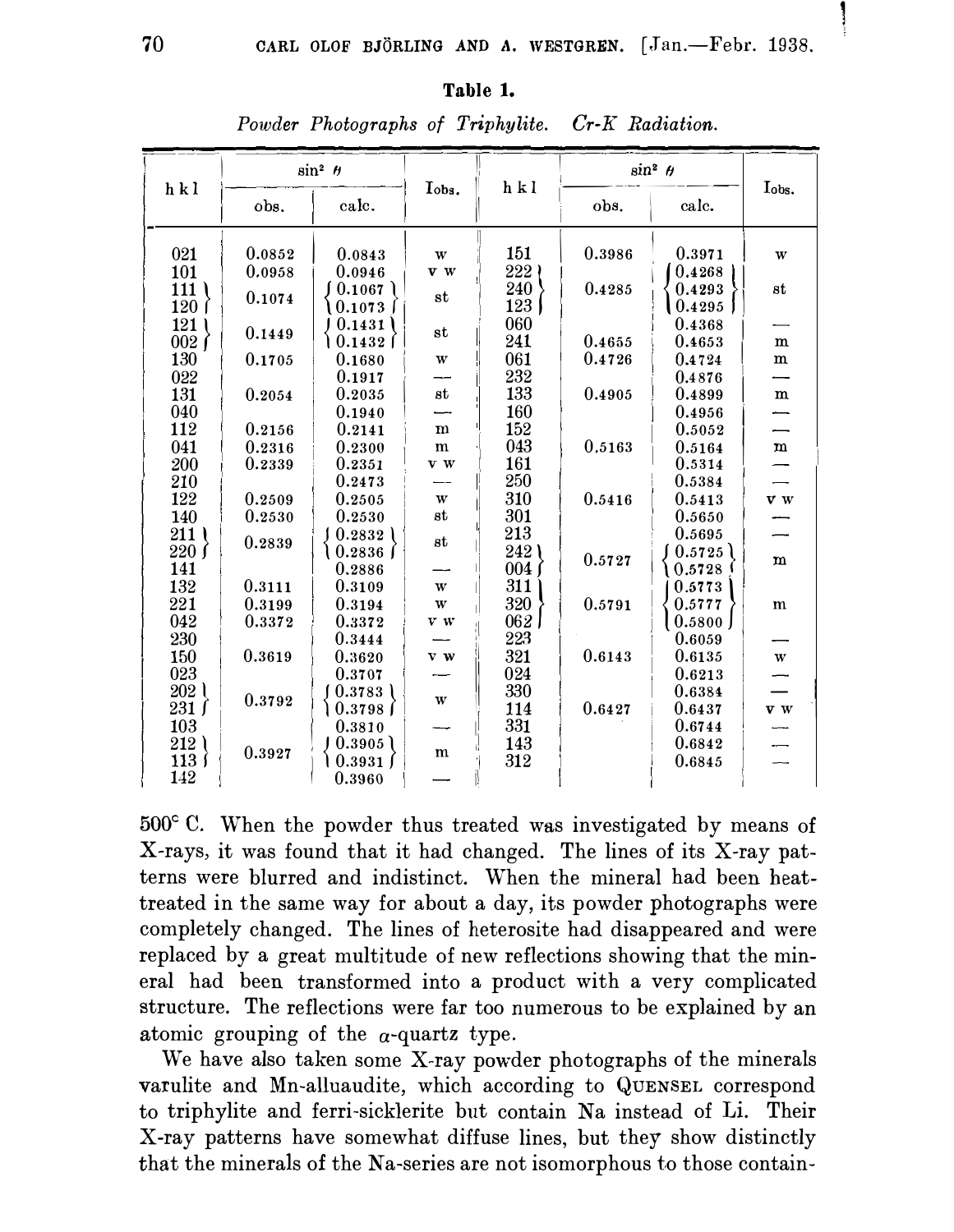## Table 2.

| h k l        | $\sin^2 h$   |                      |                  | h k l | $\sin^2 h$       |        |                           |  |
|--------------|--------------|----------------------|------------------|-------|------------------|--------|---------------------------|--|
|              | obs.         | calc.                | Iobs.            |       | obs.             | calc.  | Iobs.                     |  |
|              | 0.0887       | 0.0883               | W                | 151   | 0.4143           | 0.4148 |                           |  |
| 021          | 0.0944       | 0.0940               |                  | 222   | 0.4275           | 0.4271 | $\mathbf m$               |  |
| 101          |              |                      | v w              | 240   | 0.4328           | 0.4330 | st                        |  |
| 111)         | 0.1070       | 0.1068               | $_{\rm st}$      | 123   |                  | 0.4413 | $\ensuremath{\text{w}}$   |  |
| 120 f<br>121 | 0.1465       | \ 0.1083 ∫<br>0.1453 |                  | 060   | 0.4412<br>0.4618 | 0.4620 | $\mathbf m$               |  |
|              |              |                      | v w              | 241   |                  |        | v w                       |  |
| 002          | 0.1489       | 0.1480               | st               | 232   | 0.4700           | 0.4700 | $\mathbf m$               |  |
| 130          | 0.1740       | 0.1725               | W                | 061   |                  | 0.4913 |                           |  |
| 022          |              | 0.1993               |                  |       | 0.4989           | 0.4990 | st                        |  |
| 040          | 0.2049       | 0.2050               | v w              | 133   | 0.5054           | 0.5055 | $^{\rm st}$               |  |
| 131          | 0.2103       | 0.2095               | st               | 160   |                  | 0.5190 |                           |  |
| 112          | 0.2188       | 0.2178               | m                | 310   |                  | 0.5254 |                           |  |
| 200          | $\,0.2285\,$ | 0.2278               | $\overline{v}$ w | 152   |                  | 0.5257 |                           |  |
| 210          |              | 0.2406               |                  | 043   | 0.5382           | 0.5382 | $\mathbf m$               |  |
| 041          | 0.2423       | 0.2422               | m                | 250   |                  | 0.5486 |                           |  |
| 122          | 0.2565       | 0.2563               | m                | 301   |                  | 0.5496 |                           |  |
| 140          | 0.2621       | 0.2622               | $\mathbf m$      | 161   |                  | 0.5560 |                           |  |
| 211)         | 0.2780       | (0.2776)             | m                | 311   | 0.5624           | 0.5624 | m                         |  |
| 220 f        |              | $\big\{0.2791\big\}$ |                  | 320   |                  | 0.5639 |                           |  |
| 141          |              | 0.2992               |                  | 213   | 0.5727           | 0.5726 | $\ensuremath{\mathbf{w}}$ |  |
| 221          | 0.3156       | 0.3161               | $\mathbf{w}$     | 242   |                  | 0.5810 |                           |  |
| 132          | 0.3203       | 0.3205               | v w              | 004   | 0.5919           | 0.5920 | st                        |  |
| 230          |              | 0.3433               |                  | 143   |                  | 0.5952 |                           |  |
| 042          | 0.3537       | 0.3532               | W                | 321   | 0.6006           | 0.6009 | w                         |  |
| 023          | 0.3657       | 0.3643               | v w              | 062   | 0.6104           | 0.6100 | m                         |  |
| 202          | 0.3758       | 0.3758               | ${\bf m}$        | 223   |                  | 0.6121 |                           |  |
| 150          |              | 0.3778               |                  | 330   |                  | 0.6281 |                           |  |
| 231          |              | 0.3803               |                  | 024   | 0.6431           | 0.6432 | $\bf w$                   |  |
| 212          | 0.3893       | 0.3886               | m                | 114   | 0.6620           | 0.6618 | $\mathbf m$               |  |
| 103          |              | 0.3900               |                  | 331   |                  | 0.6651 |                           |  |
| 113          | 0.4029       | 0.4028               | m                | 312   |                  | 0.6734 |                           |  |
| 142          |              | 0.4102               |                  |       |                  |        |                           |  |

Powder Photographs of Ferri-Sicklerite. Cr-K Radiation.

ing Li. Varulite and Mn-alluaudite seem, however, to be related to each other in the same way as triphylite and ferri-sicklerite. Their X-ray patterns resemble each other closely, but the lines of Mn-alluaudite are somewhat displaced in the direction of larger diffraction angles showing that its lattice dimensions are smaller than those of varulite. The oxidation of the iron of varulite is accompanied by a corresponding leaching of sodium, and this evidently brings about a shrinkage of the lattice dimensions as in the case of the transformation of triphylite into ferri-sicklerite.

Having theoretically deduced a mineral, which he called Na-purpurite,<sup>1</sup> QUENSEL has now obtained specimens from Varuträsk that evidently consist of this substance and thus represent the end product formed by the complete oxidation of varulite or Mn-alluaudite. Their

<sup>&</sup>lt;sup>1</sup> P. QUENSEL, loc. cit. p. 96.